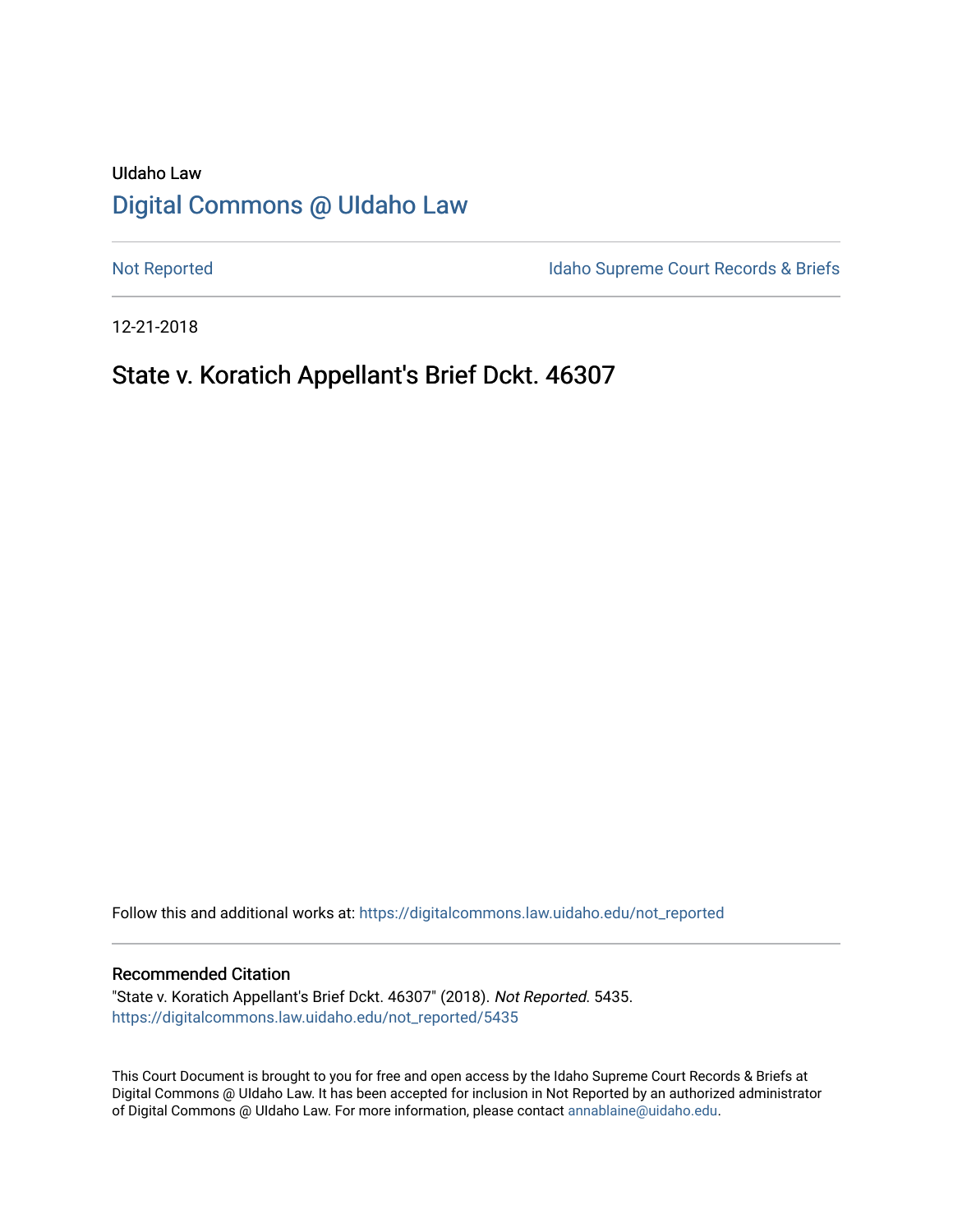Electronically Filed 12/21/2018 10:36 AM Idaho Supreme Court Karel Lehrman, Clerk of the Court By: Melanie Gagnepain, Deputy Clerk

ERIC D. FREDERICKSEN State Appellate Public Defender I.S.B. #6555

ELIZABETH ANN ALLRED Deputy State Appellate Public Defender I.S.B. #7259 322 E. Front Street, Suite 570 Boise, Idaho 83702 Phone: (208) 334-2712 Fax: (208) 334-2985 E-mail: documents@sapd.state.id.us

## IN THE SUPREME COURT OF THE STATE OF IDAHO

| STATE OF IDAHO,         |                                |
|-------------------------|--------------------------------|
| Plaintiff-Respondent,   | NO. 46307-2018                 |
|                         |                                |
|                         | ELMORE COUNTY NO. CR-2017-3567 |
| V.                      |                                |
|                         |                                |
| ROBERT E. KORATICH III, | <b>APPELLANT'S BRIEF</b>       |
|                         |                                |
| Defendant-Appellant.    |                                |
|                         |                                |

### STATEMENT OF THE CASE

#### Nature of the Case

Robert E. Koratich, III, appeals from the district court's Judgment of Conviction and Commitment. Mr. Koratich was sentenced to a unified sentence of life, with ten years fixed, for his lewd conduct conviction. He asserts that the district court abused its discretion in sentencing him to an excessive sentence without properly considering the mitigating factors that exist in this case.

## Statement of the Facts & Course of Proceedings

On February 1, 2018, an Information was filed charging Mr. Koratich with two counts of lewd conduct with a minor under sixteen. (R., pp.25-26.) The charges were the result of a report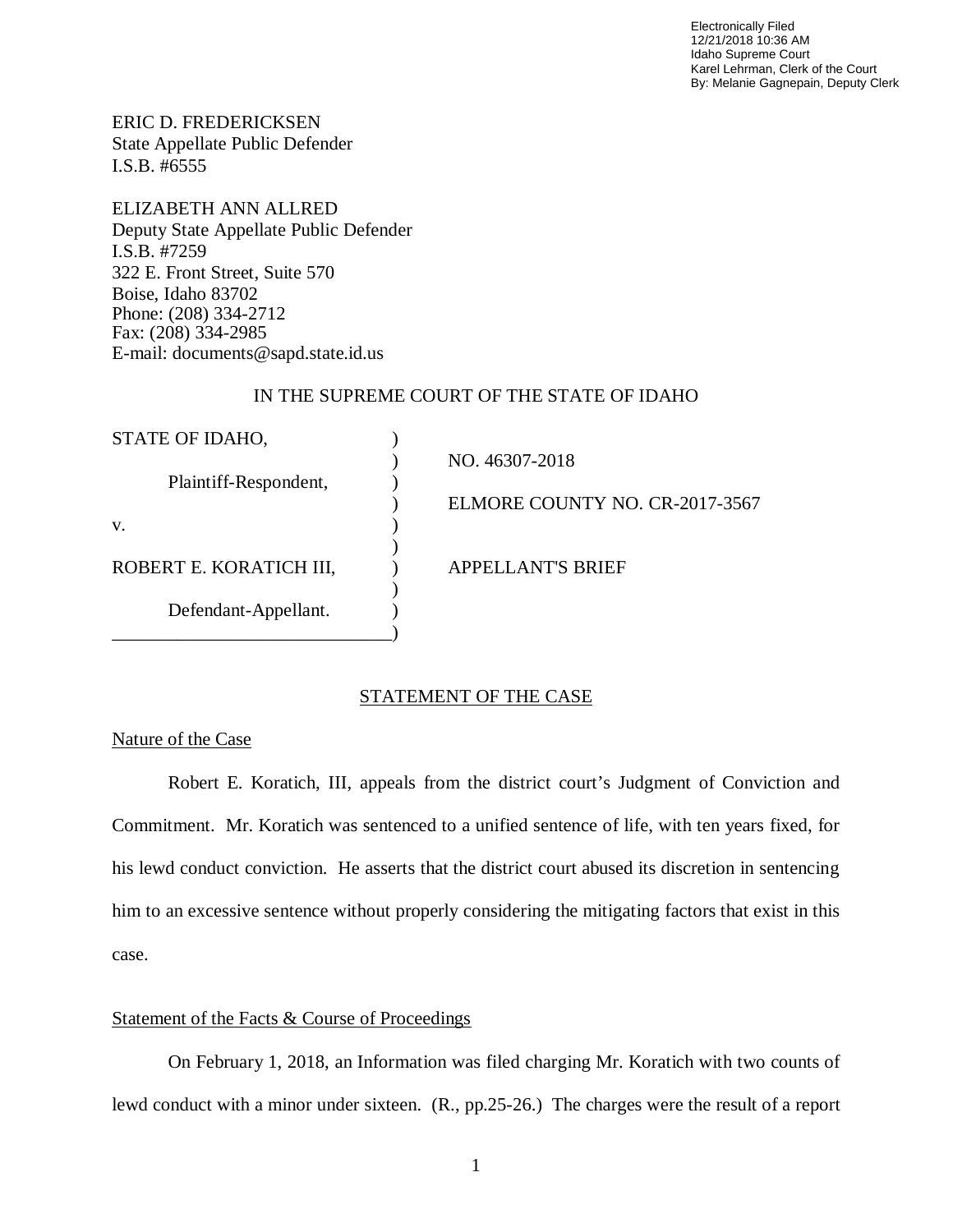to police, by C.K.'s grandparent, that Mr. Koratich may have had sexual contact with his girlfriend's daughter, C.K.  $(PSI, p.5.)^1$  $(PSI, p.5.)^1$ 

Mr. Koratich entered a guilty plea to one count of lewd conduct. (R., p.32.) The remaining charge was dismissed. (R., p.40.) At sentencing, the prosecution requested a unified sentence of life, with fifteen years fixed. (Tr., p.30, Ls.6-10.) Defense counsel recommended a unified sentence of fifteen years, with five years fixed, and that the district court retain jurisdiction. (Tr., p.31, Ls.20-22.) The district court imposed a unified sentence of life, with ten years fixed. (R., pp.40-43.) Mr. Koratich filed a Notice of Appeal timely from the district court's Judgment of Conviction and Commitment. (R., pp.45-47.)

#### ISSUE

Did the district court abuse its discretion when it imposed, upon Mr. Koratich, a unified sentence of life, with ten years fixed, following his plea of guilty to lewd conduct?

#### ARGUMENT

## The District Court Abused Its Discretion When It Imposed, Upon Mr. Koratich, A Unified Sentence Of Life, With Ten Years Fixed, Following His Plea Of Guilty To Lewd Conduct

Mr. Koratich asserts that, given any view of the facts, his unified sentence of life, with ten years fixed, is excessive. Where a defendant contends that the sentencing court imposed an excessively harsh sentence, the appellate court will conduct an independent review of the record giving consideration to the nature of the offense, the character of the offender, and the protection of the public interest. *See State v. Reinke*, 103 Idaho 771 (Ct. App. 1982).

<span id="page-2-0"></span><sup>&</sup>lt;sup>1</sup> For ease of reference, the electronic file containing the Presentence Investigation Report and attachments will be cited as "PSI" and referenced pages will correspond with the electronic page numbers contained in this file.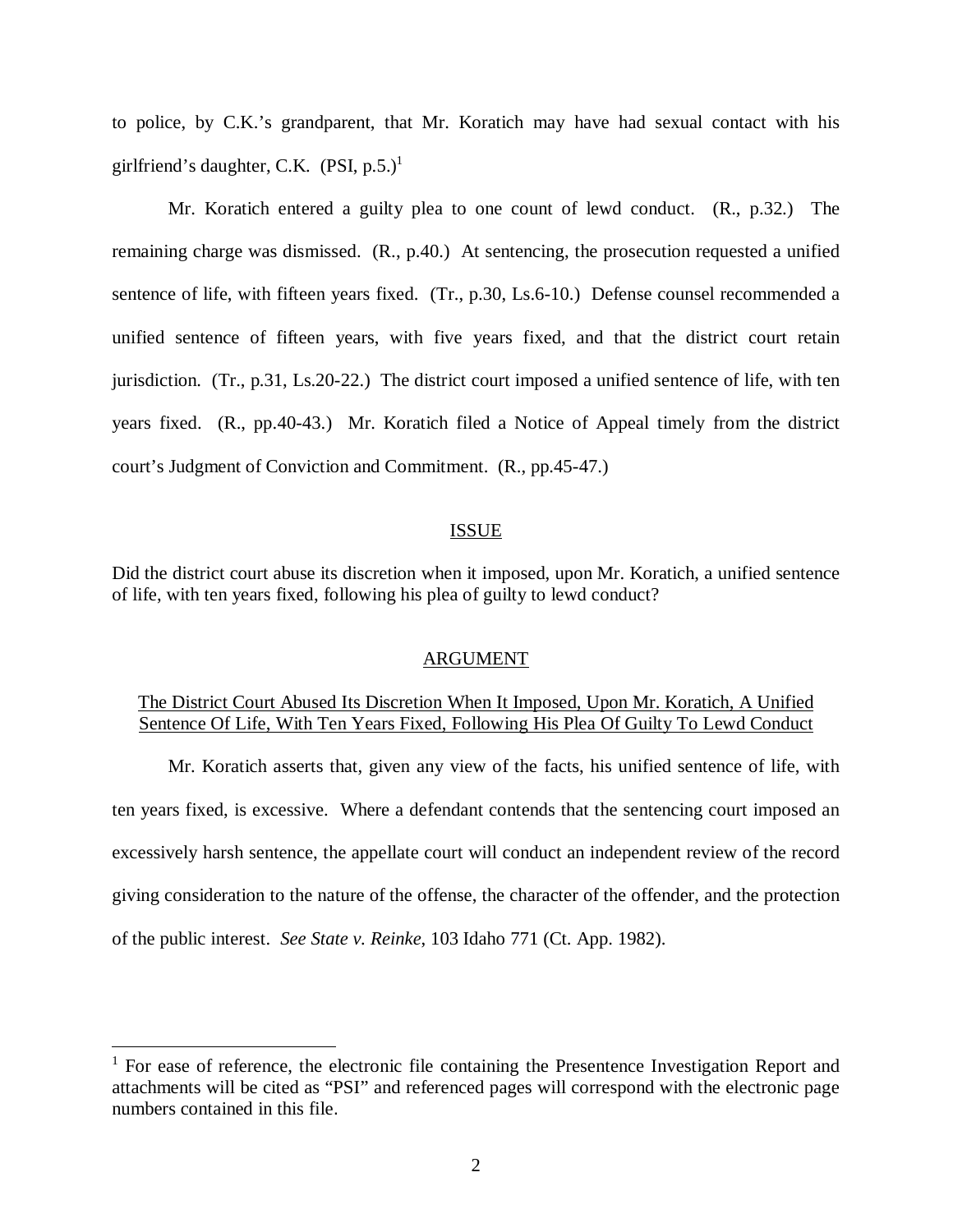The Idaho Supreme Court has held that, "'[w]here a sentence is within statutory limits, an appellant has the burden of showing a clear abuse of discretion on the part of the court imposing the sentence.'" *State v. Jackson*, 130 Idaho 293, 294 (1997) (quoting *State v. Cotton*, 100 Idaho 573, 577 (1979)). Mr. Koratich does not allege that his sentence exceeds the statutory maximum. Accordingly, in order to show an abuse of discretion, Mr. Koratich must show that in light of the governing criteria, the sentence was excessive considering any view of the facts. *Id*. (citing *State v. Broadhead*, 120 Idaho 141, 145 (1991), *overruled on other grounds by State v. Brown*, 121 Idaho 385 (1992)). The governing criteria or objectives of criminal punishment are: (1) protection of society; (2) deterrence of the individual and the public generally; (3) the possibility of rehabilitation; and (4) punishment or retribution for wrongdoing. *Id*. (quoting *State v. Wolfe*, 99 Idaho 382, 384 (1978), *overruled on other grounds by State v. Coassolo*, 136 Idaho 138 (2001)).

Appellate courts use a three-part test for determining whether a district court abused its discretion: (1) whether the court correctly perceived that the issue was one of discretion; (2) whether the court acted within the outer boundaries of its discretion and consistently with the legal standards applicable to the specific choices available to it; and (3) whether it reached its decision by an exercise of reason. *State v. Stevens*, 146 Idaho 139, 143 (2008) (citing *[Sun Valley](https://a.next.westlaw.com/Link/Document/FullText?findType=Y&serNum=1991020453&pubNum=661&originatingDoc=Ib1fc665a58e011ddbc7bf97f340af743&refType=RP&fi=co_pp_sp_661_1000&originationContext=document&transitionType=DocumentItem&contextData=(sc.Folder*cid.e4ef799cd44b4f4184ec493464b042f9*oc.Search)#co_pp_sp_661_1000) [Shopping Ctr., Inc. v. Idaho Power Co](https://a.next.westlaw.com/Link/Document/FullText?findType=Y&serNum=1991020453&pubNum=661&originatingDoc=Ib1fc665a58e011ddbc7bf97f340af743&refType=RP&fi=co_pp_sp_661_1000&originationContext=document&transitionType=DocumentItem&contextData=(sc.Folder*cid.e4ef799cd44b4f4184ec493464b042f9*oc.Search)#co_pp_sp_661_1000)*., 119 Idaho 87, 94 (1991)).

Mr. Koratich asserts that the district court failed to give proper weight and consideration to the mitigating factors that exist in his case and, as a result, did not reach its decision by an exercise of reason.

Specifically, Mr. Koratich asserts that the district court did not give proper weight to his status as a first time felony offender and his rehabilitative potential. He has a very limited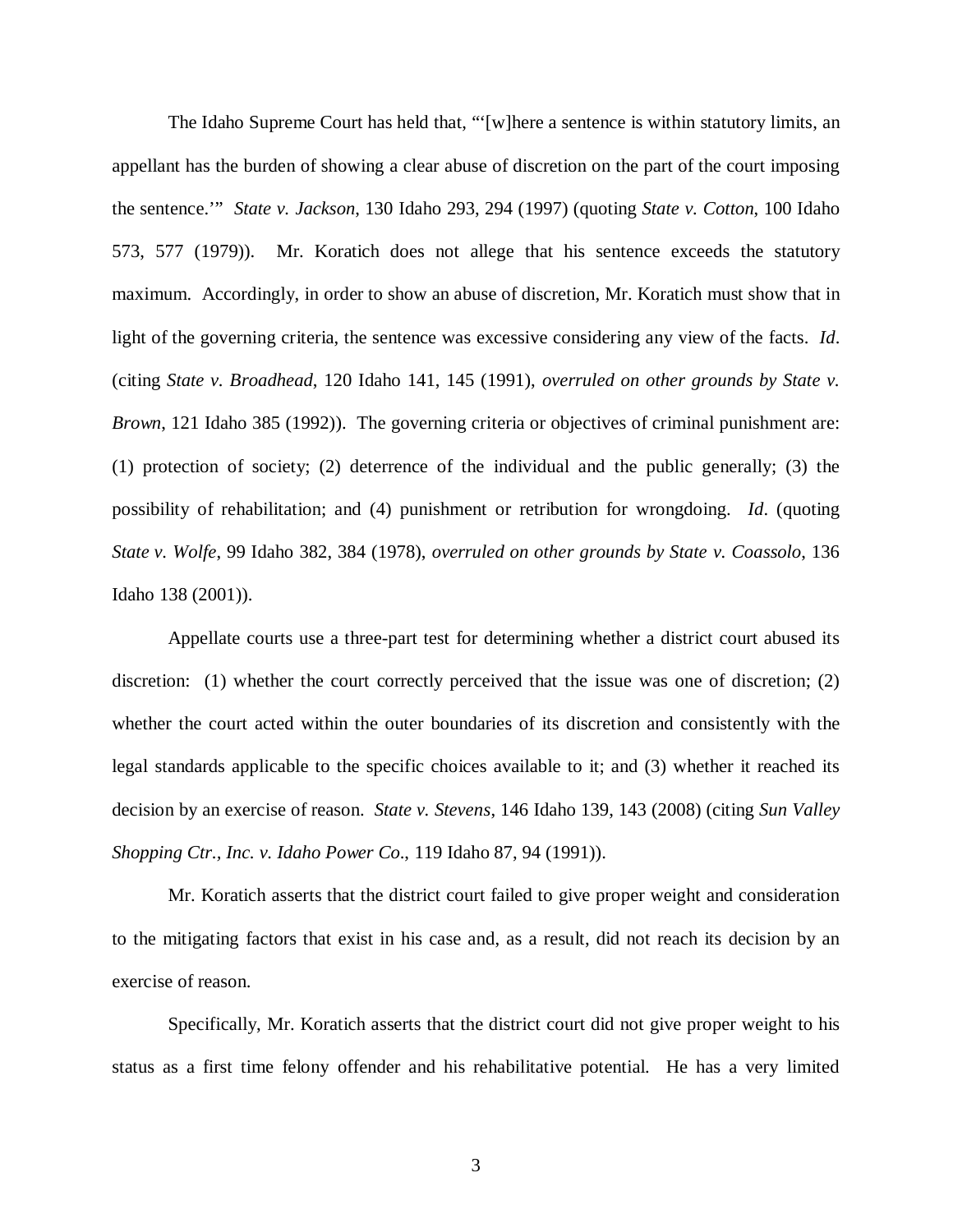criminal record, having been convicted of two misdemeanors prior to the case at hand. (PSI, pp.7-8.) The instant offense is his first felony conviction and his first conviction for a sexual offense. (PSI, pp.7-8.) "The courts have long recognized that the first offender should be accorded more lenient treatment than the habitual criminal. In addition to considerations of humanity, justice and mercy, the object is to encourage and foster the rehabilitation of one who has for the first time fallen into error, and whose character for crime has not become fixed." *State v. Owen*, 73 Idaho 394, 402 (1953), *overruled on other grounds by State v. Shepherd*, 94 Idaho 227, 228 (1971). Mr. Koratich is amenable to sex offender treatment and, with proper treatment, may be able to avoid reoffending. (PSI, p.104.) He noted that, "I am treatable, and I would like any and all treatment that is available." (Tr., p.32, Ls.9-11.)

Additionally, Mr. Koratich suffers from addiction and is willing to participate in substance abuse treatment. Idaho courts have previously recognized that substance abuse and a desire for treatment should be considered as a mitigating factor by the district court when that court imposes sentence. *State v. Nice*, 103 Idaho 89 (1982). Mr. Koratich began using alcohol and marijuana as a teenager. (PSI, p.15.) Although his use of alcohol is only occasional, his use of marijuana has become problematic. (PSI, p.15.) He admits to using daily and described himself as a "functioning addict." (PSI, p.15.) Mr. Koratich was diagnosed with Cannabis Use Disorder, Severe. (PSI, p.23.) It was recommended that he participate in Level 1 Outpatient Treatment. (PSI, p.31.)

Further, Idaho courts have previously recognized that Idaho Code § 19-2523 requires the trial court to consider a defendant's mental illness as a sentencing factor. *Hollon v. State*, 132 Idaho 573, 581 (1999). Mr. Koratich has been previously diagnosed with Major Depressive Disorder, Single Episode, Mild – Provisional; Generalized Anxiety Disorder – Provisional; and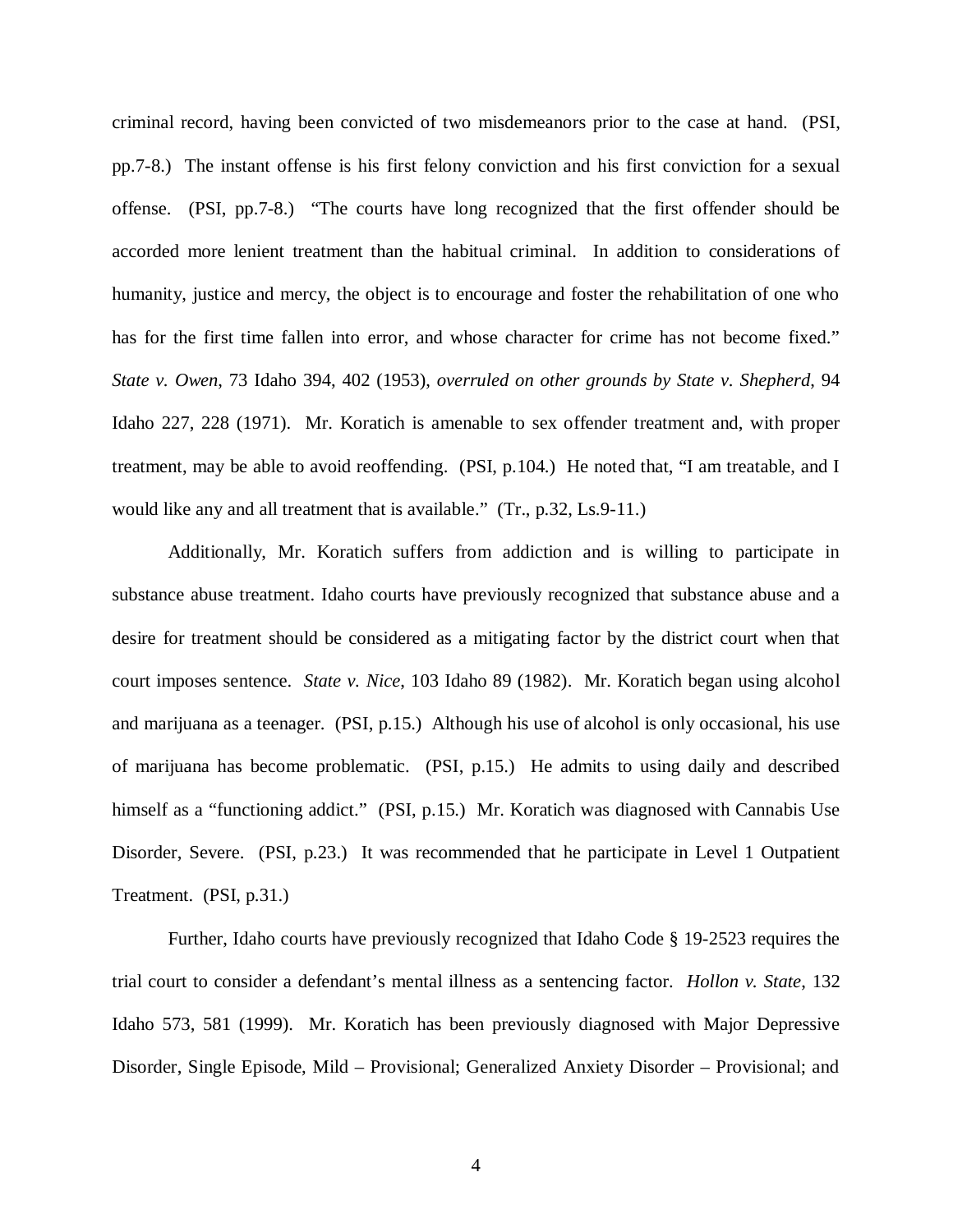Posttraumatic Stress Disorder or Acute Stress Disorder or other disorder of extreme stress – Provisional. (PSI, pp.23, 34.) In 2012, he attempted suicide. (PSI, p.14.) He believes that he would benefit from counseling. (PSI, p.14.)

In *State v. Shideler*, 103 Idaho 593, 594, 651 P.2d 527, 528 (1982), the Idaho Supreme Court noted that family and friend support were factors that should be considered in the Court's decision as to what is an appropriate sentence. *Id.* Mr. Koratich has the support of his mother. Ms. Neal wrote a letter of support for her son. (PSI, pp.39-41.) She noted that he is "very kind, loving, and respectful" and that she was willing to provide a home for him in Georgia upon his release. (PSI, p.41.)

Finally, Mr. Koratich has expressed his remorse for committing the instant offense. In *State v. Alberts*, 121 Idaho 204 (Ct. App. 1991), the Idaho Court of Appeals reduced the sentence imposed, "In light of Alberts' expression of remorse for his conduct, his recognition of his problem, his willingness to accept treatment and other positive attributes of his character." *Id*. 121 Idaho at 209. Mr. Koratich has expressed his remorse for committing the instant offense stating, "I feel absolutly [sic] terrible for what I have done." (PSI, p.7.) He also noted that:

I accept what I have done is wrong! Never again will I commit such a crime! I am more than willing to do any and all treatment giving to me by the court. I want to be able to [r]econcile my wrong doing so I can be with my family again. I am terribly sorry for the damage I have caused my family!

(PSI, p.17.) He again expressed his remorse at the sentencing hearing stating, "I am just terribly sorry for what I have done, not only to my friends and family, but to my children." (Tr., p.32, Ls.11-13.)

Based upon the above mitigating factors, Mr. Koratich asserts that the district court abused its discretion by imposing an excessive sentence upon him. He asserts that had the district court properly considered his status as a first time felony offender, amenability for sexual